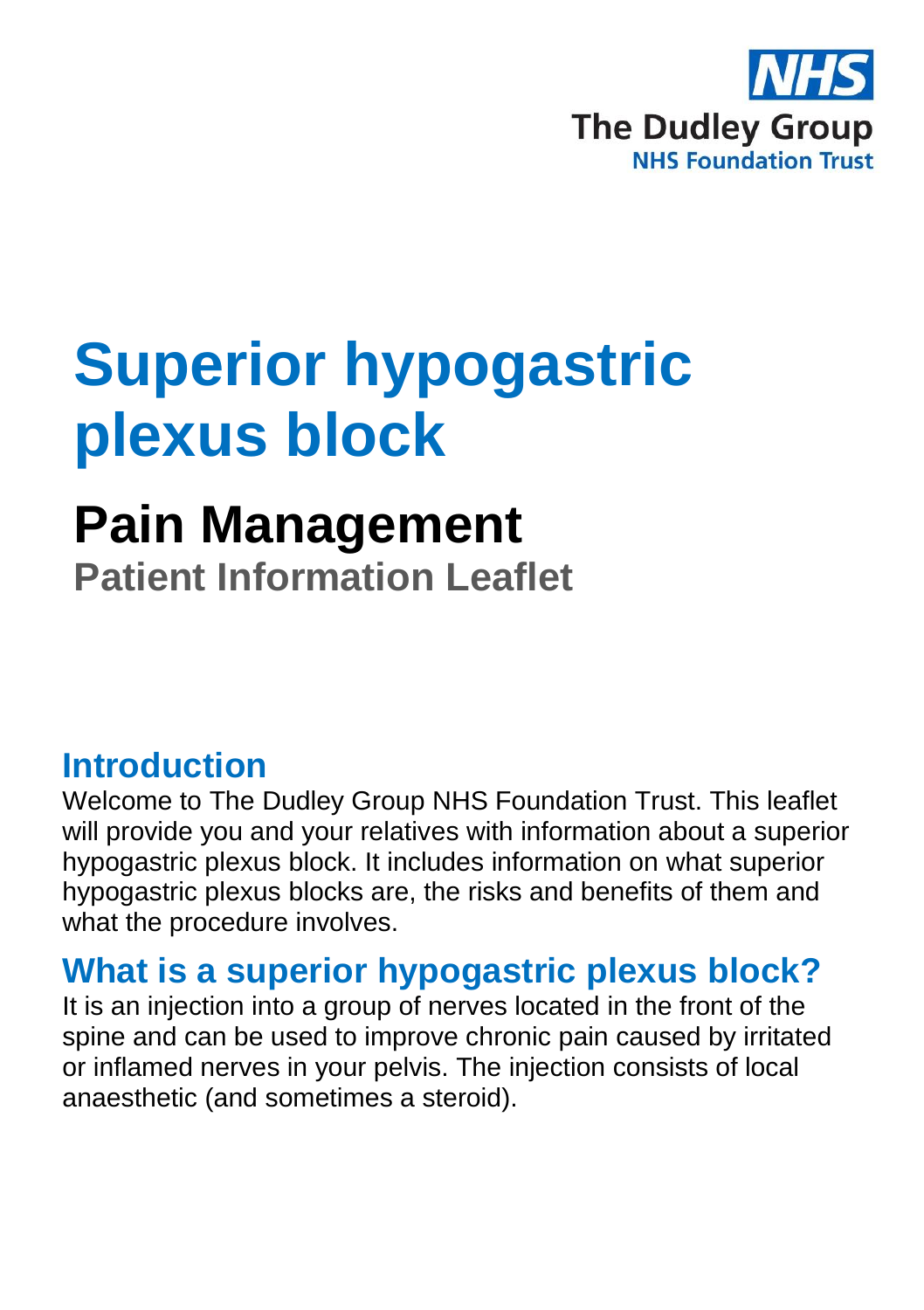### **What are the benefits?**

The local anaesthetic numbs the nerves in the short term. The steroid reduces inflammation which can often provide long term pain relief.

Initially, for the first few days, you may experience a worsening of your pain but after this you should notice the pain relief. The injection can relieve the pain for a few weeks or months but everyone experiences the effects in a different way.

Steroids have been used for decades for their beneficial effects. Although steroids are not licensed for this specific procedure their use is endorsed by the British Pain Society. The steroids we use act locally and so minimise any side effects.

### **What are the risks?**

Overall, steroid injections are very safe and serious side effects or complications are rare. However, like all injection procedures there are some risks:

#### **Common risks**

- Bruise at the site of injection.
- An increase in your pain this should only last a few days.
- Temporary leakage of urine.

### **Rare risks**

- Bleeding at the site of injection.
- Infection.
- Anaphylaxis severe allergic reaction to drugs.
- Damage to surrounding area such as the rectum.
- Nerve injury either temporary or permanent.

If you experience any of these rare risks, please contact the Pain Management Helpline on 01384 244735, your GP or in an emergency dial 999.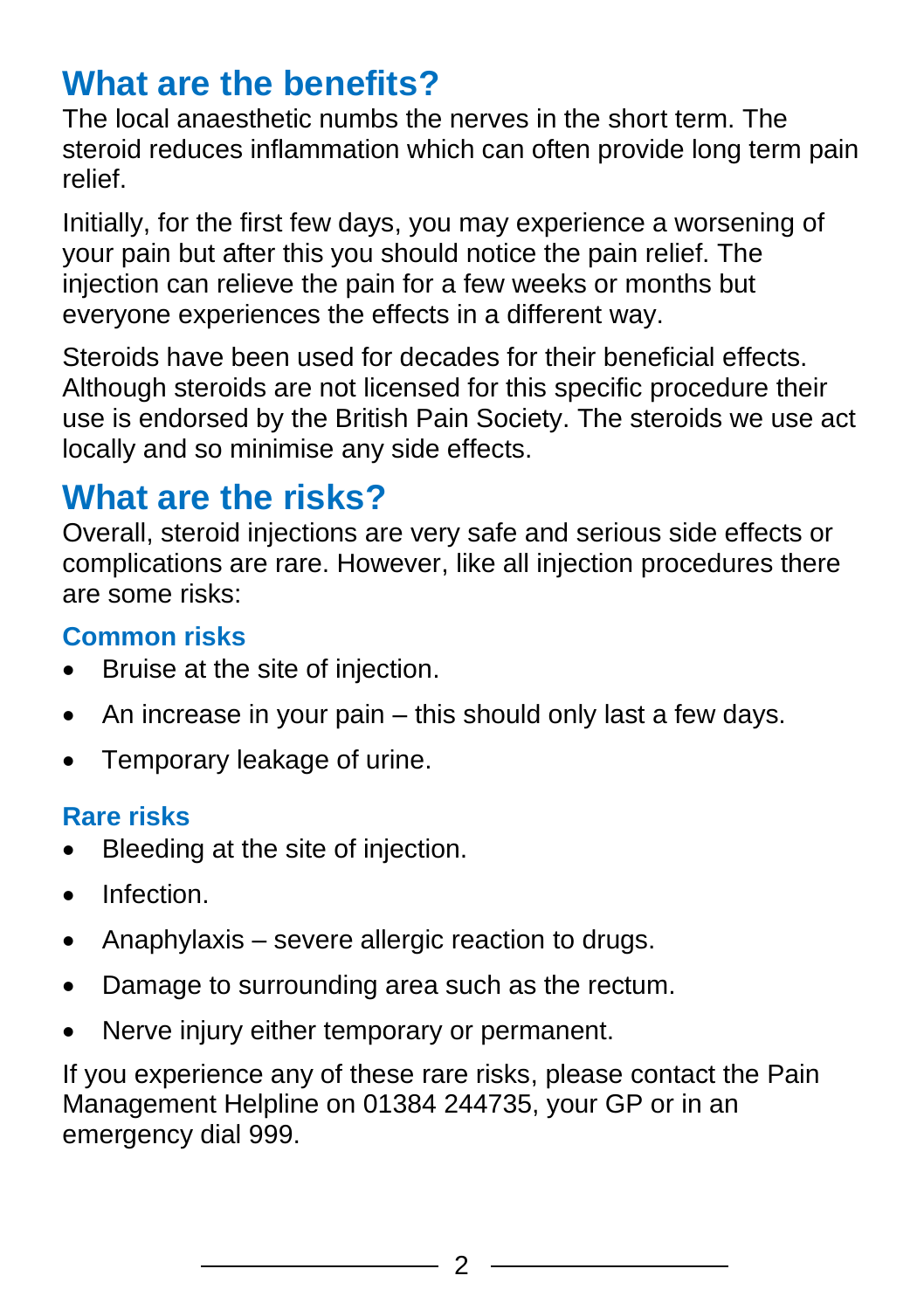#### **Steroid-related issues**

Compared to regular steroid use, the steroid injection used for pain procedures is associated with minimal side effects, however:

- If you have diabetes, you may experience a slight rise in blood sugar for up to two weeks so you should monitor your blood sugar very carefully. Contact your GP or diabetic nurse if you have any problems.
- If you have heart failure, you may experience increased shortness of breath due to salt and water retention. Contact your GP or nurse if you have any problems.

### **X-ray precautions:**

The procedure uses X-rays and these use a small amount of radiation which may add slightly to the normal risk of cancer.

#### **Female patients – you must tell us if you are or might be pregnant. If you are not sure, a pregnancy test will be offered.**

### **What are the alternatives?**

You do not have to have a superior hypogastric plexus block injection and your consultant will discuss alternative treatments with you appropriate to your condition. If you prefer, you can continue to take painkilling medication without having any other treatment.

### **How do I need to prepare for the procedure?**

• You should not eat for six hours before the procedure but you can drink clear fluids up until two hours before procedure. Clear fluids include water and diluted squash but not fruit juice, tea, coffee or milk.

#### **The exception to this information is if you have diabetes. If so, discuss with your doctor what you should do about your diabetes medication.**

• Your treatment will be at Russells Hall Hospital or Corbett Outpatient Centre as an outpatient in the Day Surgery Unit (either a morning or an afternoon appointment). This will be confirmed at your clinic appointment.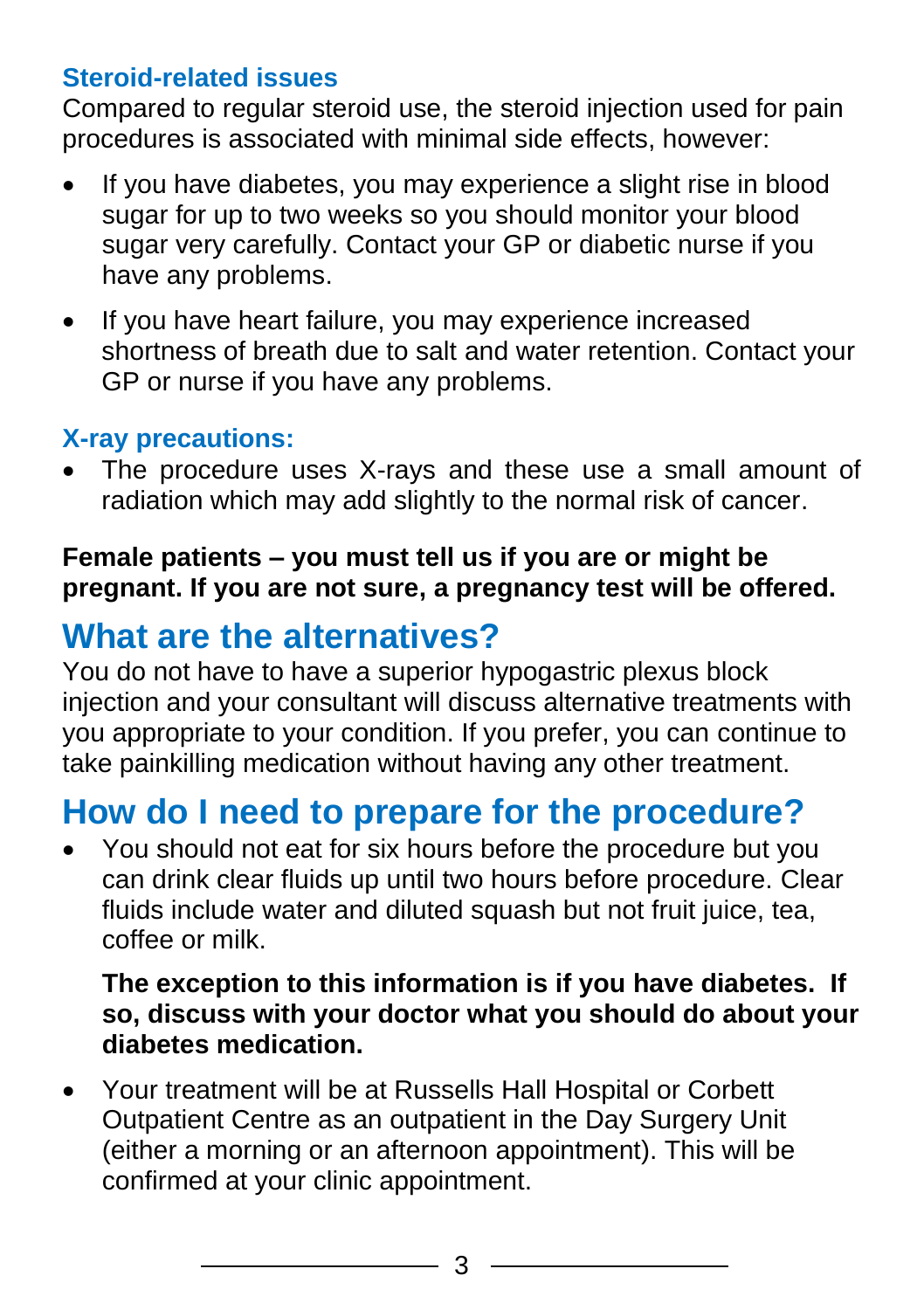- You will be at hospital for between two to four hours.
- You will need to arrange for someone to drive you home afterwards.
- Please arrange to have someone with you overnight.
- Please note that if you have sedation during the procedure:
	- o You should not drive or operate machinery for 24 hours afterwards.
	- o You may not be able to co-operate during the procedure.
	- o You may not remember information given to you afterwards by your doctor. Your memory may be affected for up to 24 hours after the procedure.
	- o The effect of the sedation may be prolonged by other drugs you are taking.

### **What do I do about medication?**

- You should take all your regular medications **except blood thinning medication** such as clopidogrel, warfarin, dipyridamole, rivaroxaban. We will give you instructions about what to do about these drugs when you are given your appointment for the injection.
- **Please bring a repeat prescription document with you if you are taking any regular medications.**

### **What does the procedure involve?**

#### **Before the procedure**

• A doctor will discuss the procedure with you and ask you to sign a consent form.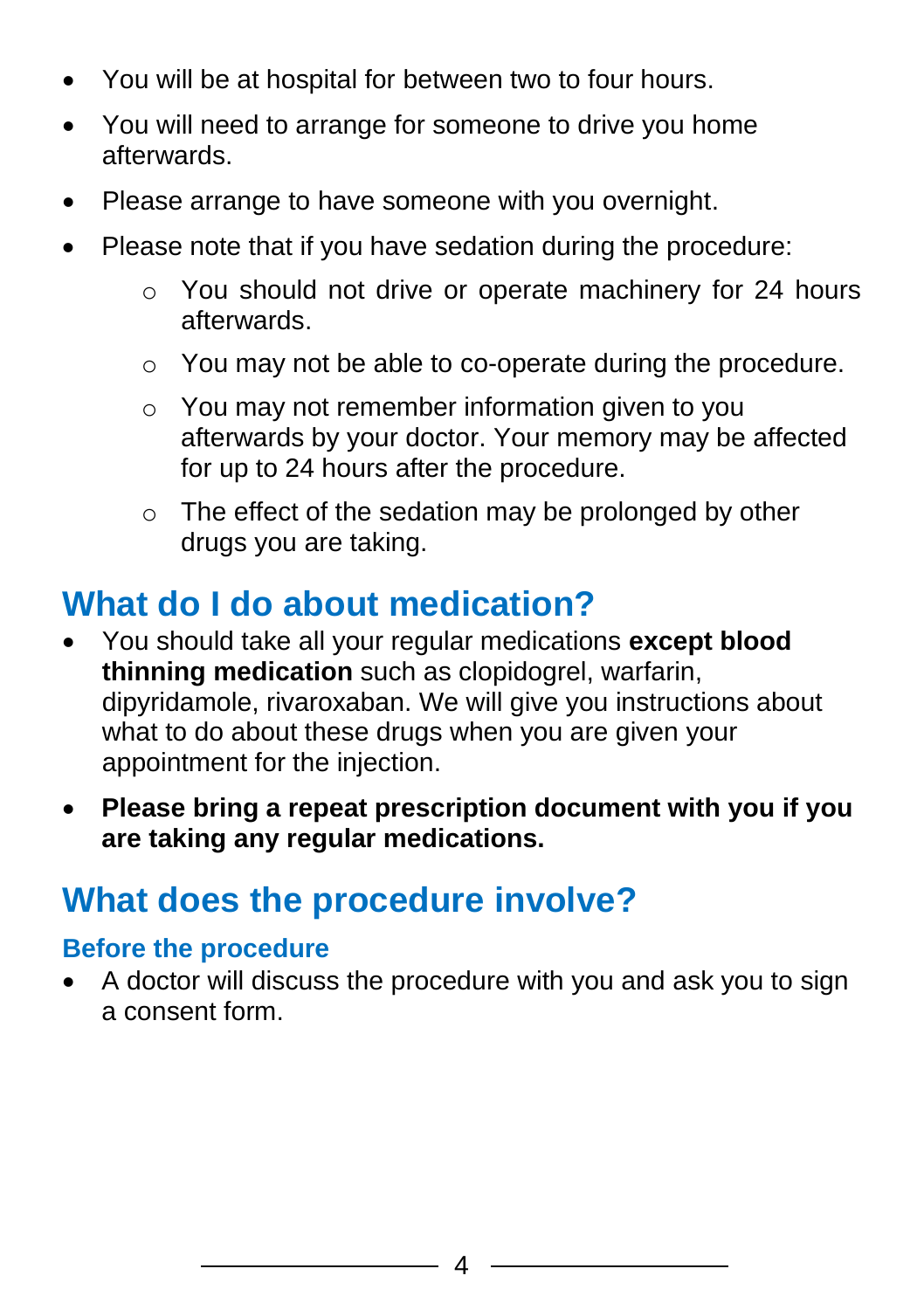#### **During the procedure (duration 10 to 15 minutes)**

- This is carried out in theatre while you are awake.
- You may be offered sedation through an injection into the back of your hand to help you to relax.
- You will lie on your stomach with a pillow under your pelvis and your back will be cleaned with an antiseptic solution which may feel cold. Sterile sheets will then be placed around the area for injection. A local anaesthetic will be injected into your back to numb the area.
- An X-ray will be used to ensure proper positioning and we may also use an ultrasound for guidance.
- The site will be injected with local anaesthetic and a steroid. You may feel some pressure and pushing whilst this procedure is being carried out but you should have no pain. If you do feel any discomfort, please tell a member of the theatre team.
- Once completed, a plaster will be placed over the injection site. You will then be taken to the recovery area.

#### **After the procedure**

- In the recovery area, we will observe you for 30 minutes as you might feel little a drowsy and sleepy.
- You will also be offered light refreshments and after this you can go home.

### **What do I need to do when I go home?**

When you get home, please continue to take any regular medication. It may be necessary for you to take painkillers for a day or two. You might need someone at home to help you but you do not have to stay in bed. The plaster can be removed the next day.

You should gradually increase your level of activity. However, **do not** take up new exercises until your muscles have had time to adapt. Build up by your exercise levels by increasing your physical activity (e.g. walking, swimming, housework) gradually every few days. The eventual aim is to get back to a level of activity that is normal for you.